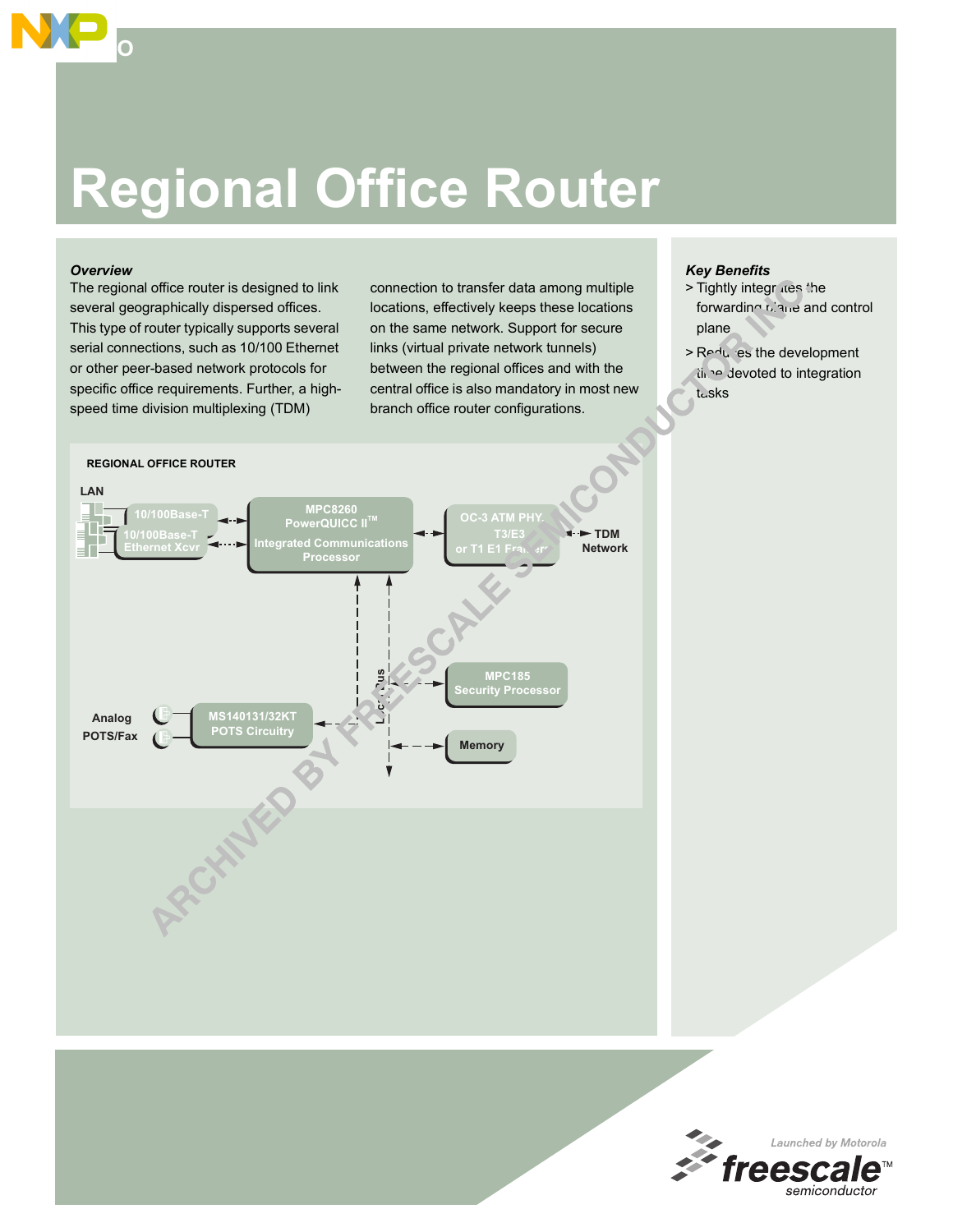

## *Freescale Ordering Information* MPC8260 PowerQUICC II Integrated Communications Processor www.freescale.com/netcomm MPC185 Security Processor www.freescale.com/securityprocessor

#### *Design Challenges*

In the past, designers were challenged to interface a microprocessor with several peripherals and their necessary glue logic. This was expensive in terms of board space and power requirements. Upgrades were difficult to perform. Another challenge was implementing the many protocols, including security protocols, and interfaces between the different network segments while achieving the required system bandwidth and performance.

#### *Freescale Semiconductor Solution* Freescale Semiconductor's

PowerQUICC™ and PowerQUICC II™ families of integrated communications processors (IPCs) offer a unique solution by integrating serial communications ports with a dedicated RISC microprocessor on the same silicon with a microprocessor and a system interface unit (SIU). The communications processor module (CPM) consists of a RISC microprocessor associated with single-cycle-access, dual-port static RAM dedicated to service serial communications ports. These ports use direct memory access (DMA) to transfer serial data to external memory. On the other side of the dual-port  $R\Lambda$ .' is a microprocessor for data link <sup>li</sup> yer and maintenance processing, as well as the SIU. The SIU consists of a versatile

programmable memory controller, reset circuitry, phased locked loop (PLL), and timers.

Select the specific family member satisfying your data rate requirements and enjoy the benefits of a flexible, costeffective design. In addition, the established code base and broad thirdparty support from Freescale Semiconductor's Smart Networks Alliance Program members further enable cost-efficient solutions and accelerated time-to-market for router equipment suppliers. Cost-effective, easy to integrate security processors are available for every family member of the PowerQUICC and PowerQUICC II families. As shown in the  $F(x)$  e on page 1, the MPC8260 PowerQUICC II can support OC-3 ATM .ates, T3/E3 or T1 framers on the TDM side, while connecting to several 10/100Base-T Ethernet interfaces on the LAN side. Its powert.' CPM can be programmed to support several other popular protocols and also provides a direct interface to most physical layer (PHY) devices. In ATM mode, the local bus is used to store connection tables for active ATM connections. Additional ports remain available for system management functions.

The MPC185 security processor is easily integrated into PowerQUICC II systems

via the 60x bus. The MPC185 achieves its high performance through 60x bus mastering and immediate access to system memory. By avoiding data transfers across bridges and secondary buses, the MPC185 provides PowerQUICC II system designers with the ultimate security chipset for midrange VPM annications.

Secur: communication between branch offices allows users in geographically tis ributed locations to exchange confidential and proprietary data without fear of interception or manipulation. The most common secure links between routers are those encrypted and authentication with IPSec, using encryption algorithms such as 3DES and authentication via SHA-1.

Executing IPSec in the host processor reduces system performance to an unacceptable degree. Accelerating the encryption and authentication functions, as well as the public key algorithms used to establish secure sessions, using a security processor allows security to be implemented without reducing system throughput. Freescale Semiconductor has a variety of security processors available at price/performance points appropriate to the branch office routers easily built using the PowerQUICC and PowerQUICC II families of communications processors.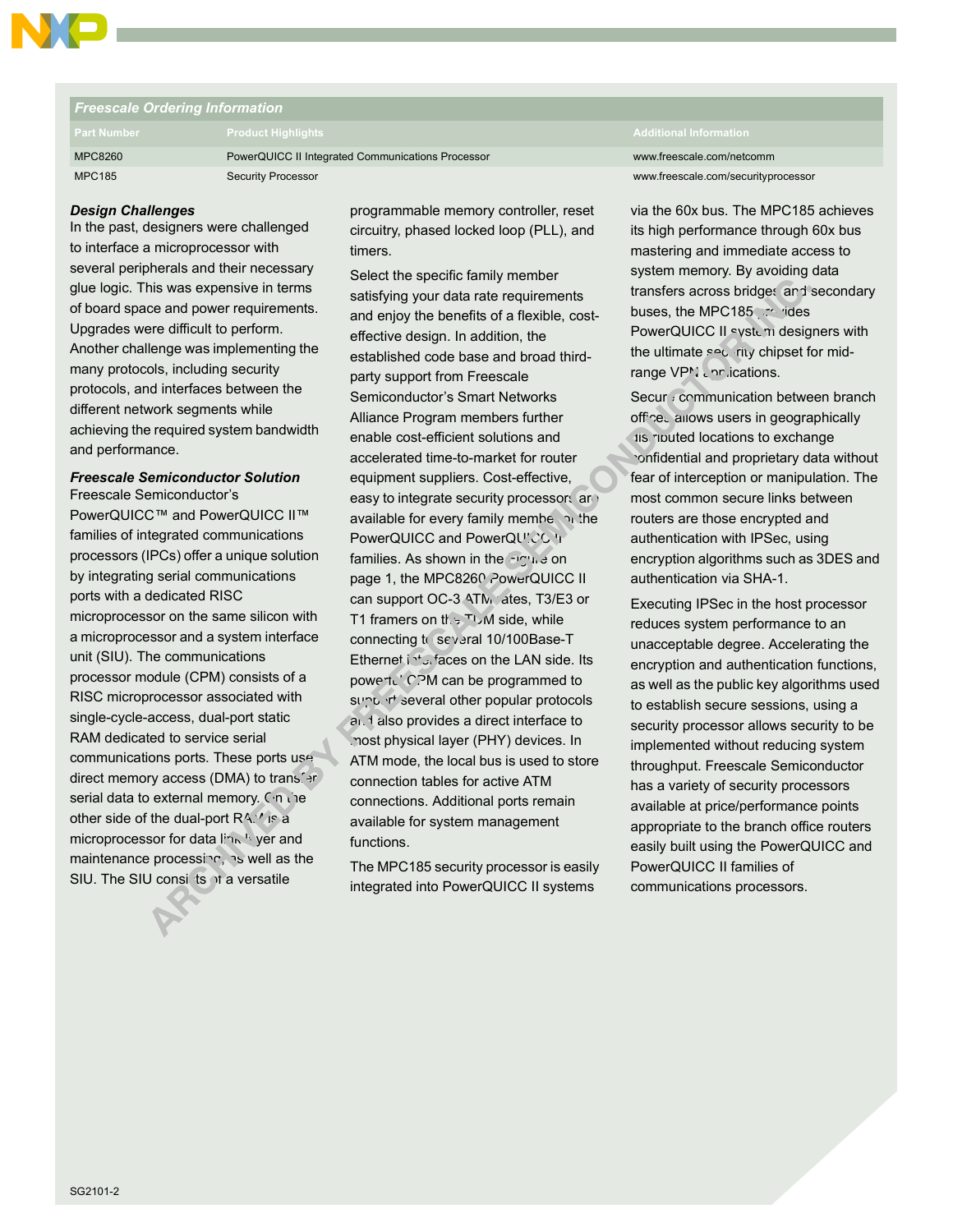### *Development Tools*

| <b>Tool Type</b> | <b>Product Name</b> | <b>Vendor</b>           | <b>Description</b>        |
|------------------|---------------------|-------------------------|---------------------------|
| Hardware         | <b>MPC8260</b>      | Freescale Semiconductor | <b>Security Processor</b> |
| Hardware         | <b>MPC185</b>       | Freescale Semiconductor | <b>Security Processor</b> |

#### *Related Information* **PowerQUICC Integrated Communications Processors**

- > MPC850 family
- > MPC855T with Fast Ethernet support
- > MPC857T with Fast Ethernet and enhanced ATM support
- > MPC860 family
- > MPC862 with enhanced ATM support
- > MPC8250, MPC8255, MPC8260, MPC8264, MPC8265, and MPC8266 PowerQUICC™ II next-generation family

**PowerQUICC™ and PowerQUICC™ II** PowerQUICC™ and PowerQUICC™ II microcodes packages provide enhanced forwarding plane features PowerQUICC II next-generation family

MPC180/184/185 Security Processors.

#### **Freescale Semiconductor**í**s Smart Networks Alliance Program**

Freescale Semiconductor's Smart Networks Alliance Program is designed to enable the broadest suite of solutions for communications OEM customers leveraging the Smart Networks Platform.